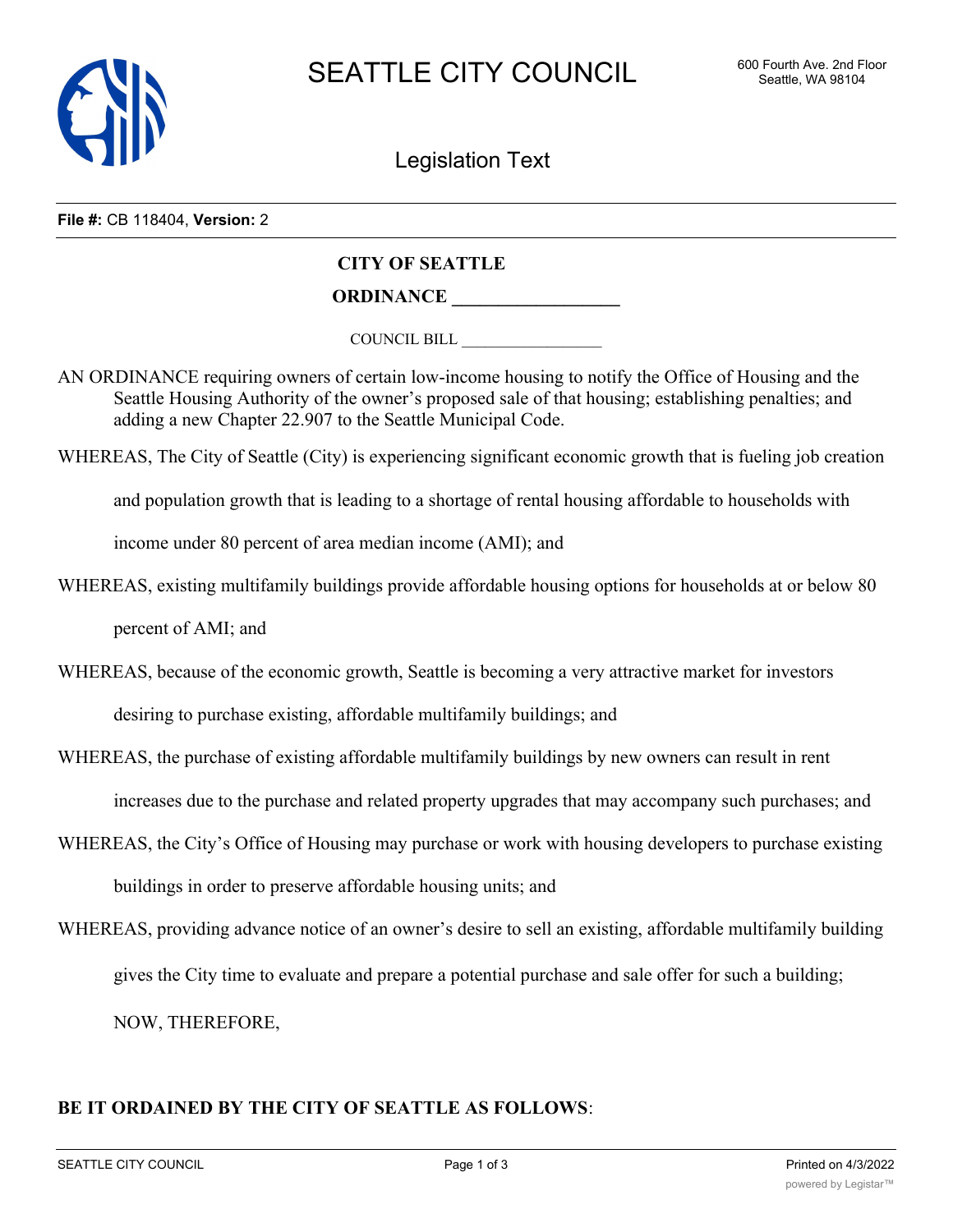Section 1. A new Chapter 22.907 is added to the Seattle Municipal Code as follows:

## **22.907 Sale of Low-Income Housing**

### **22.907.030 Notice of proposed sale of low-income housing**

Owners of a multifamily rental housing building having five or more housing units , any one of which rents for an amount that is affordable to households at or below 80 percent of area median income, as median income was most recently determined by the United States Department of Housing and Urban Development for the Seattle metropolitan statistical area, as adjusted for household size, shall notify the Office of Housing and the Seattle Housing Authority of the owner's intent to sell the building. The notice shall be in writing and include the owner's name, phone number, and the address of the rental housing building that will be listed for sale. The notice shall be mailed no later than 60 days prior to the building being listed with any real estate listing service or advertised for sale either in a printed newspaper or on website. For the purposes of this Section 22.907.030, a building is "listed" when an owner has signed a listing agreement with a real estate agent. Owners of a multifamily rental housing building having five or more housing units who are otherwise required by law or agreement to notify the Office of Housing of the owner's intent to sell or transfer the building and who have provided such notice are exempt from the notice requirement prescribed by this Section 22.907.030.

## **22.907.100 Penalties**

The Director of the Department of Planning and Development may impose a civil penalty in an amount up to but no more than \$500.00 on any person who fails to notify the Office of Housing of the owner's intent to sell as required by Section 22.907.030.

Section 2. This ordinance shall take effect and be in force 30 days after its approval by the Mayor, but if not approved and returned by the Mayor within ten days after presentation, it shall take effect as provided by Seattle Municipal Code Section 1.04.020.

Passed by the City Council the 100 day of 100 day of 2015, and